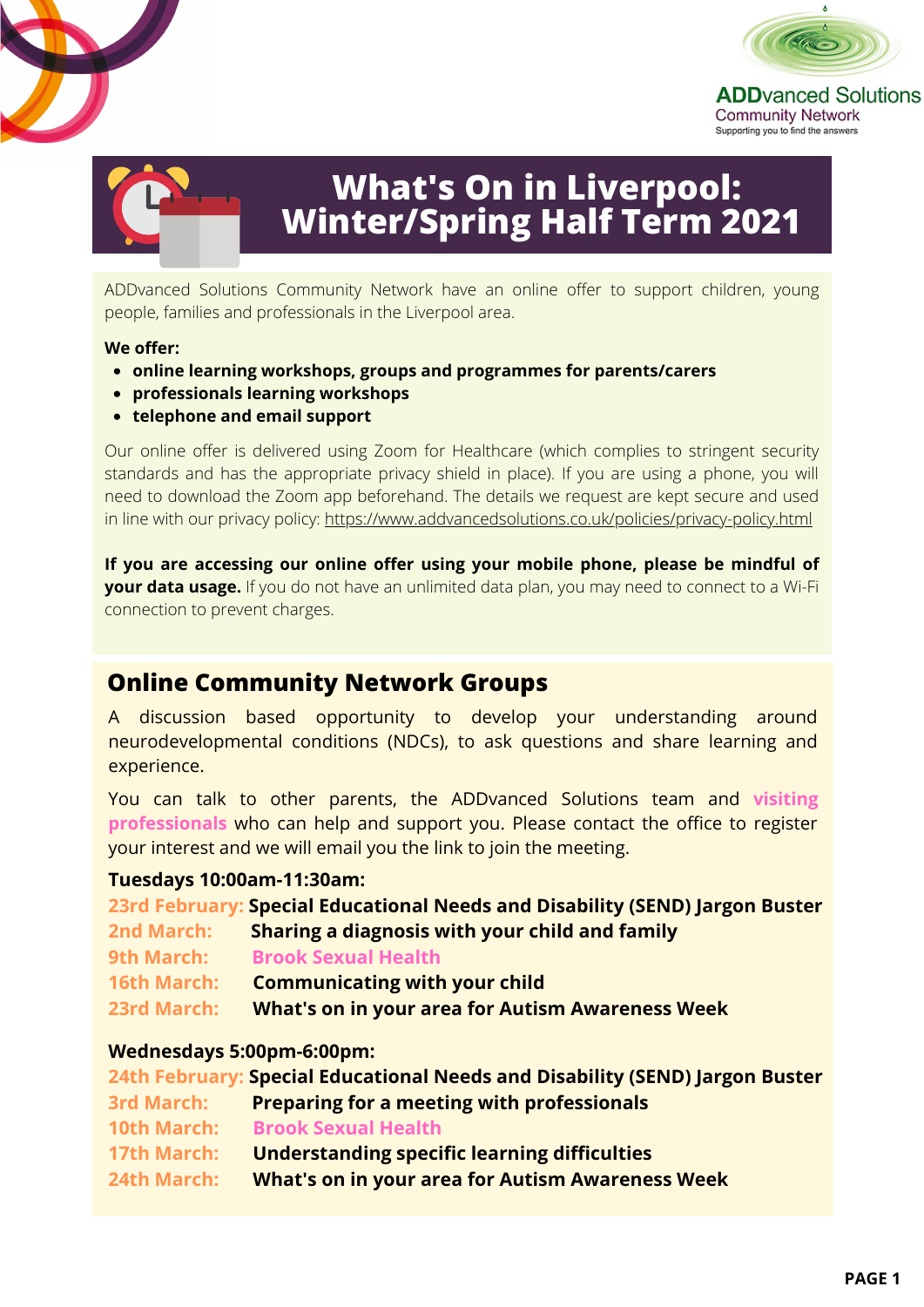



## **Our Online Family Learning Programme**

Our online learning programme for parents, carers and supporters who wish to gain knowledge and skills about their child's neurodevelopmental condition, with strategies to support the difficulties that may present around:

- Neurodevelopmental conditions/learning difficulties and associated mental health difficulties
- Autism Spectrum Disorder/Condition (ASD/C)
- Attention Deficit Hyperactivity Disorder (ADHD)
- Sensory Processing/Integration Difficulties (SPD)
- Supporting behaviours associated with ND conditions
- Your local offer, welfare rights and special educational support

The programme will be delivered in webinar format. A webinar is a platform where you are not visible or heard by others joining the training. You can type any questions into the chat, and these will be answered during or at the end of the session. **Please click the link below which will take you to a short registration process.**

**The programme will be delivered over six sessions. Monday and Wednesday evening from 6.00pm-7.30pm:**

**Monday 8th March Wednesday 10th March Monday 15th March Wednesday 17th March Monday 22nd March Wednesday 24th March**

**Click [here](https://zoom.us/webinar/register/WN_UOYNxnkbSAa3YrEEGQ3DYQ) to register for the six session Family Learning Programme**

## **Our Online Sensory Processing Difficulties Learning Workshops and Support**

Our Sensory Processing Difficulties learning workshops will be delivered as webinars over three sessions on consecutive **Mondays from 1.00pm-2.30pm**. It is recommended that you attend all three sessions. **Please click the links below to register:**

|                          | Monday 22nd February: Introduction to Sensory Processing Difficulties |
|--------------------------|-----------------------------------------------------------------------|
|                          | (Session 1 of 3)                                                      |
| <b>Monday 1st March:</b> | <b>Emotional Regulation and Praxis</b>                                |
|                          | (Session 2 of 3)                                                      |
| <b>Monday 8th March:</b> | <b>Sensory Strategies</b>                                             |
|                          | (Session 3 of 3)                                                      |

**Following our Sensory Processing Difficulties training, if you would like to talk to one of our team around supporting your child or young person with Sensory Processing Difficulties, please call the office.**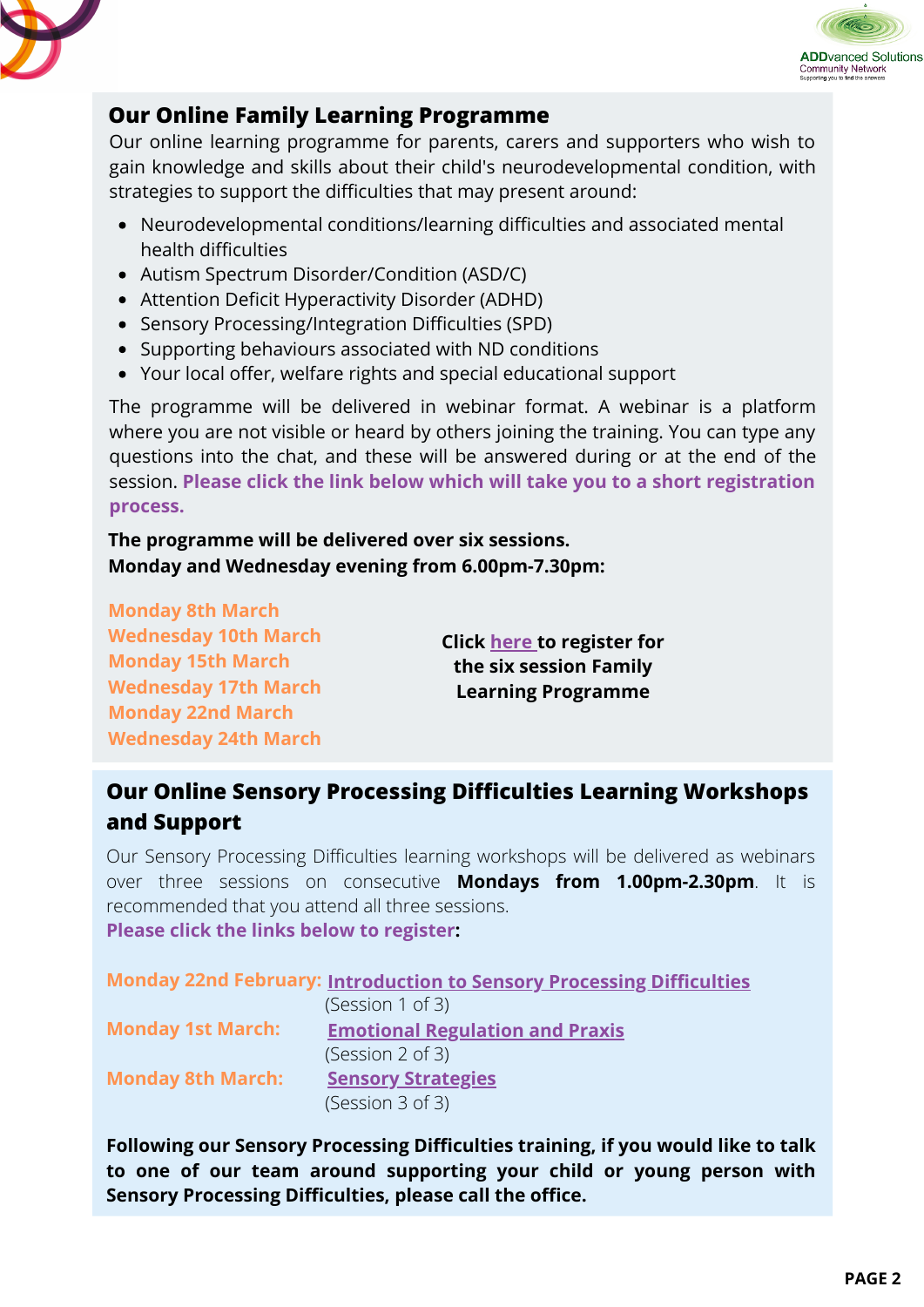



## **Our Online Sleep Difficulties Learning Workshops and Support**

Our Sleep Difficulties learning workshops will be delivered as webinars. We recommend that you also access the Family Learning Programme and Sensory Processing Difficulties training, as this will be the foundation for our Sleep Difficulties offer.

**We have three opportunities this half term, please register for one of the sessions below. Please click the link below for your chosen date:**

**Thursday 25th February: [Supporting](https://zoom.us/webinar/register/WN_E_TGCIXVSYCNlSvhcjcd2Q) Sleep Difficulties (9:30am-12:00pm)**

**Thursday 4th March: [Supporting](https://zoom.us/webinar/register/WN_bICq7goJSxOBcAVNXUQj-A) Sleep Difficulties (6:30pm-9:00pm)**

**Monday 22nd March: [Supporting](https://zoom.us/webinar/register/WN_RFbNimHaQ6GSoOtamg_W9Q) Sleep Difficulties [\(](https://zoom.us/webinar/register/WN_RFbNimHaQ6GSoOtamg_W9Q)1:00pm-3:30pm)**

#### **At the end of the workshop, there will be an opportunity to discuss and complete sleep diaries, and have further conversations with one of our Sleep Practitioners.**

Professionals working with families living with neurodevelopmental conditions can also access this offer.

## **SUPPORTING YOUR CHILD OR YOUNG PERSON WITH CHALLENGES AROUND THEIR EDUCATION DURING UNCERTAIN TIMES:**

During the current uncertain times, we are aware that children and young people may be struggling to engage in their education, whether learning from home or in an educational setting.

#### **We are also offering telephone advice and support or, if preferred, an online meeting:**

- for parents/carers to explore their concerns and identify strategies to support their child or young person with neurodevelopmental conditions during challenging and uncertain times to engage in their education.
- for young people aged 11-19 (with appropriate permission/consent in place for those under age 16).

Please contact the office by telephone on 0151 486 1788 or email info@addvancedsolutions.co.uk to book.

Sessions will be for a maximum of 45 minutes and any further sessions may be booked as required. You will also be offered a follow up conversation.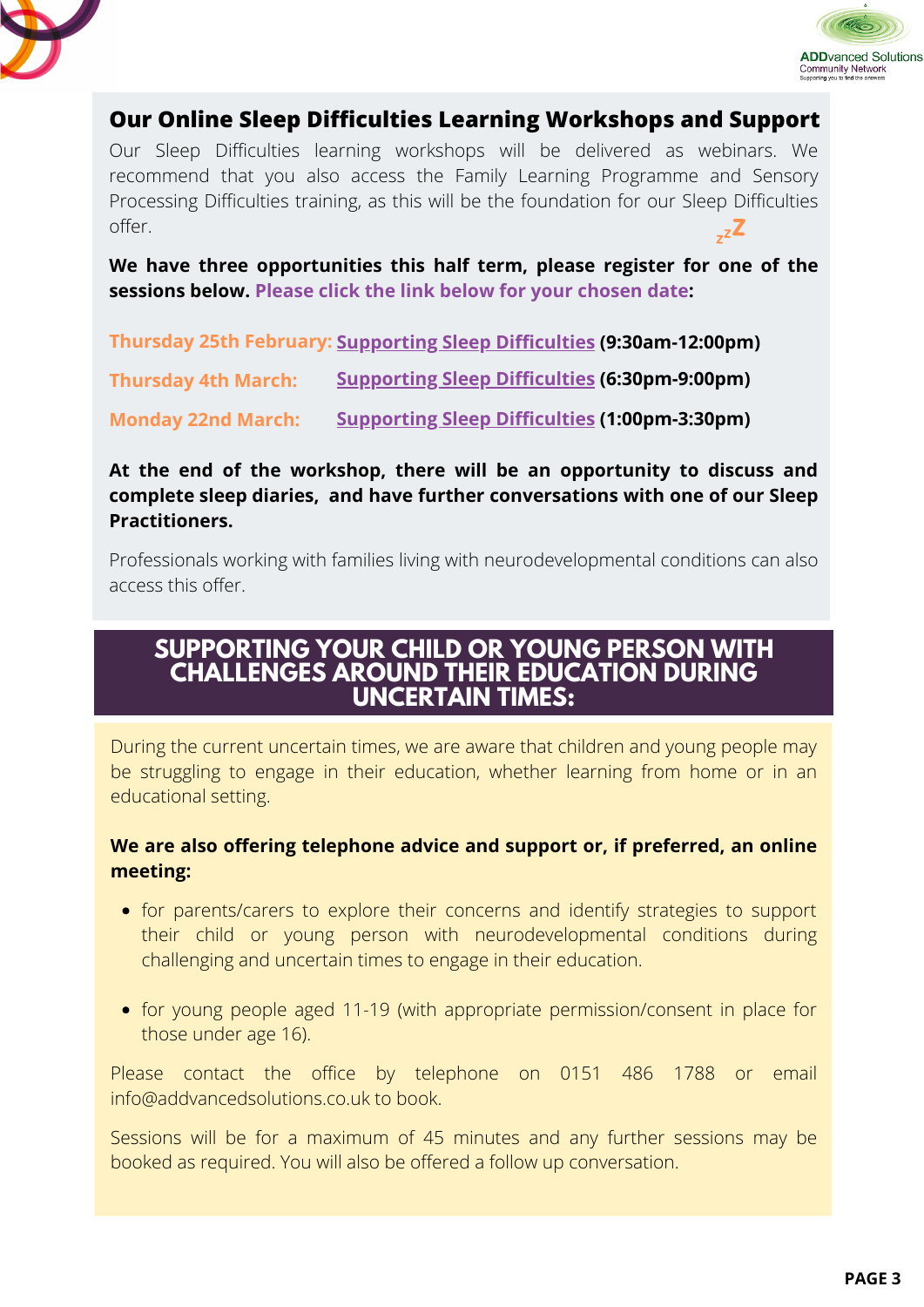



## **Online Learning Workshops for Families**

Our learning workshops, delivered as webinars, have been designed for families, to better recognise, understand and support their own needs and those of their children and young people living with neurodevelopmental conditions (NDCs). If there are other topics you would like us to cover in these workshops, please let us know. **Please click the link below to register:**

#### **10.00am-12.00pm:**

| <b>Tuesday 9th March:</b> | ND Conditions: Puberty, Health & Relationships                                     |
|---------------------------|------------------------------------------------------------------------------------|
|                           | Thursday 18th March: De-escalation strategies for Neurodevelopmental<br>conditions |
|                           | Thursday 25th March: Autism with a Demand Avoidant Profile                         |

## **Children's Activities - "Dance your socks off Friday!"**

Every Friday this half term, we will be holding a dance your socks off party for children with neurodevelopmental conditions and their siblings.

Building on the popularity of our Christmas party, we will be partnering with Aladdin's Cave Entertainment to deliver a party **each Friday from 4.00pm-5.00pm** to dance, have fun and play games. Come and burn some energy to start the weekend, and put on some party clothes if you would like.

Please contact the office to register your child/children's place.

## **Young People's Offer**

If you are a parent/carer of a young person (aged 11-19) who would like one of our team to talk to them, to help them better understand their autism, ADHD, sensory processing difficulties or other neurodevelopmental conditions, please contact the office (with appropriate permission/consent in place for those under age 16).

## **Professionals Online Learning Workshops**

Our Professionals Online Learning Workshops, delivered as webinars, will focus on the challenges associated with neurodevelopmental conditions (NDCs). **Please click the links below to register:**

#### **3.30pm-5.00pm:**

**Thursday 4th March: Autism with a Demand [Avoidant](https://zoom.us/webinar/register/WN_7S1NDXEzTSujEaHe4XsDmg) Profile**

**Thursday 11th March: [Introduction](https://zoom.us/webinar/register/WN_QUR7BfoDTAWvIhkG1arXpg) to ADHD**

**Thursday 18th March: [Neurodevelopmental](https://zoom.us/webinar/register/WN_gBjC9W-yR-ChzLwSQH0aAw) conditions and Anxiety**